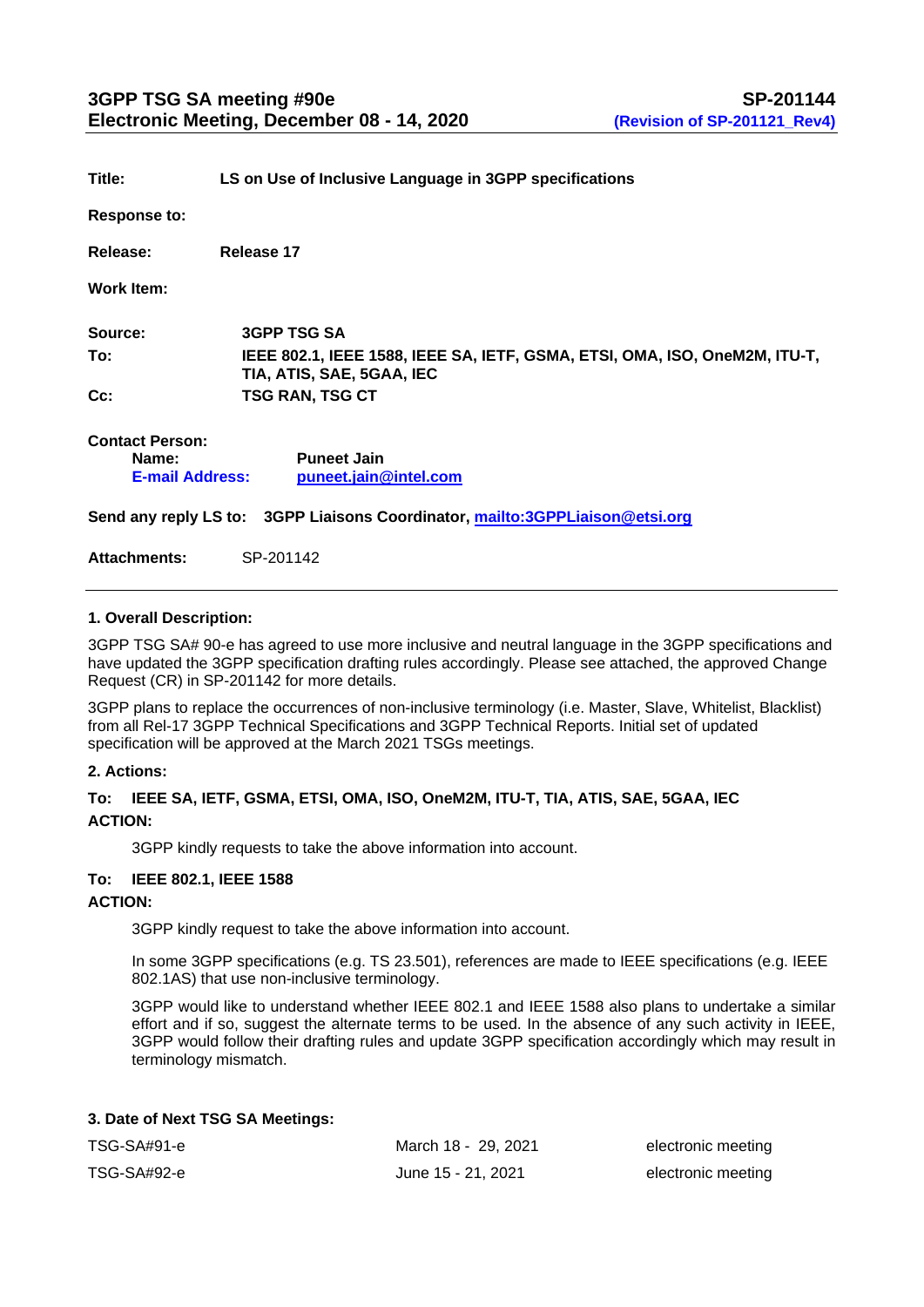| 3GPP TSG-SA Meeting # 90-e<br>Electronic meeting, 8-14 December 2020                                                                                                                                                                                                                                                                                                                                                                                                                                                                                                                                                                        |                                                                                |                                                                                                                    |                                                                                   |                                                                                                                                                                                                         | SP-201142<br>(Revision of SP-201002_Rev4) |                                                             |                  |
|---------------------------------------------------------------------------------------------------------------------------------------------------------------------------------------------------------------------------------------------------------------------------------------------------------------------------------------------------------------------------------------------------------------------------------------------------------------------------------------------------------------------------------------------------------------------------------------------------------------------------------------------|--------------------------------------------------------------------------------|--------------------------------------------------------------------------------------------------------------------|-----------------------------------------------------------------------------------|---------------------------------------------------------------------------------------------------------------------------------------------------------------------------------------------------------|-------------------------------------------|-------------------------------------------------------------|------------------|
| CR-Form-v12.1                                                                                                                                                                                                                                                                                                                                                                                                                                                                                                                                                                                                                               |                                                                                |                                                                                                                    |                                                                                   |                                                                                                                                                                                                         |                                           |                                                             |                  |
| <b>CHANGE REQUEST</b>                                                                                                                                                                                                                                                                                                                                                                                                                                                                                                                                                                                                                       |                                                                                |                                                                                                                    |                                                                                   |                                                                                                                                                                                                         |                                           |                                                             |                  |
| 21.801                                                                                                                                                                                                                                                                                                                                                                                                                                                                                                                                                                                                                                      | <b>CR</b>                                                                      | 0056                                                                                                               | rev                                                                               | 1                                                                                                                                                                                                       |                                           | <b>Current version:</b>                                     | 16.2.0           |
| For <b>HELP</b> on using this form: comprehensive instructions can be found at<br>http://www.3gpp.org/Change-Requests.<br>$UICC$ apps<br>Radio Access Network<br>Core Network<br>ME<br><b>Proposed change affects:</b>                                                                                                                                                                                                                                                                                                                                                                                                                      |                                                                                |                                                                                                                    |                                                                                   |                                                                                                                                                                                                         |                                           |                                                             |                  |
| Title:                                                                                                                                                                                                                                                                                                                                                                                                                                                                                                                                                                                                                                      |                                                                                | Use of inclusive terminology                                                                                       |                                                                                   |                                                                                                                                                                                                         |                                           |                                                             |                  |
| Source to WG:<br>Source to TSG:                                                                                                                                                                                                                                                                                                                                                                                                                                                                                                                                                                                                             |                                                                                | <b>3GPP Specifications manager</b>                                                                                 |                                                                                   |                                                                                                                                                                                                         |                                           |                                                             |                  |
| <b>Work item code:</b>                                                                                                                                                                                                                                                                                                                                                                                                                                                                                                                                                                                                                      | <b>TEI17</b>                                                                   |                                                                                                                    |                                                                                   |                                                                                                                                                                                                         |                                           |                                                             | Date: 2020-12-12 |
| Release: Rel-17<br>Category:<br>B<br>Use one of the following categories:<br>Use one of the following releases:<br>$F$ (correction)<br>Rel-8<br>(Release 8)<br>A (mirror corresponding to a change in an earlier<br>(Release 9)<br>Rel-9<br>release)<br><b>Rel-10</b><br>(Release 10)<br><b>B</b> (addition of feature),<br><b>Rel-11</b><br>(Release 11)<br>C (functional modification of feature)<br>D (editorial modification)<br>(Release 15)<br>Rel-15<br>Detailed explanations of the above categories can<br><b>Rel-16</b><br>(Release 16)<br>be found in 3GPP TR 21.900.<br>(Release 17)<br>Rel-17<br>(Release 18)<br><b>Rel-18</b> |                                                                                |                                                                                                                    |                                                                                   |                                                                                                                                                                                                         |                                           |                                                             |                  |
| <b>Reason for change:</b>                                                                                                                                                                                                                                                                                                                                                                                                                                                                                                                                                                                                                   |                                                                                |                                                                                                                    |                                                                                   | This change request follows an initiative led by several individual members<br>who advocated for use of inclusive language in 3GPP deliverables in lieu of<br>terms that could be deemed non-inclusive. |                                           |                                                             |                  |
| <b>Summary of change:</b>                                                                                                                                                                                                                                                                                                                                                                                                                                                                                                                                                                                                                   |                                                                                | Addition of clause and annex to introduce above-mentioned requirement<br>and provide examples of alternative terms |                                                                                   |                                                                                                                                                                                                         |                                           |                                                             |                  |
| <b>Consequences if not</b><br>approved:                                                                                                                                                                                                                                                                                                                                                                                                                                                                                                                                                                                                     | No provision regarding inclusive terminology would exist in the drafting rules |                                                                                                                    |                                                                                   |                                                                                                                                                                                                         |                                           |                                                             |                  |
| <b>Clauses affected:</b>                                                                                                                                                                                                                                                                                                                                                                                                                                                                                                                                                                                                                    |                                                                                | Y<br>N                                                                                                             | 4.X (new), annex Z (new)                                                          |                                                                                                                                                                                                         |                                           |                                                             |                  |
| <b>Other specs</b><br>affected:<br>(show related CRs)                                                                                                                                                                                                                                                                                                                                                                                                                                                                                                                                                                                       |                                                                                | X<br>$\mathbf{x}$<br>$\mathbf{X}$                                                                                  | Other core specifications<br>Test specifications<br><b>O&amp;M Specifications</b> |                                                                                                                                                                                                         |                                           | <b>TS/TR  CR </b><br><b>TS/TR  CR </b><br><b>TS/TR  CR </b> |                  |
| Other comments:                                                                                                                                                                                                                                                                                                                                                                                                                                                                                                                                                                                                                             |                                                                                |                                                                                                                    |                                                                                   |                                                                                                                                                                                                         |                                           |                                                             |                  |
| This CR's revision history:                                                                                                                                                                                                                                                                                                                                                                                                                                                                                                                                                                                                                 |                                                                                |                                                                                                                    |                                                                                   |                                                                                                                                                                                                         |                                           |                                                             |                  |
|                                                                                                                                                                                                                                                                                                                                                                                                                                                                                                                                                                                                                                             |                                                                                |                                                                                                                    |                                                                                   |                                                                                                                                                                                                         |                                           |                                                             |                  |